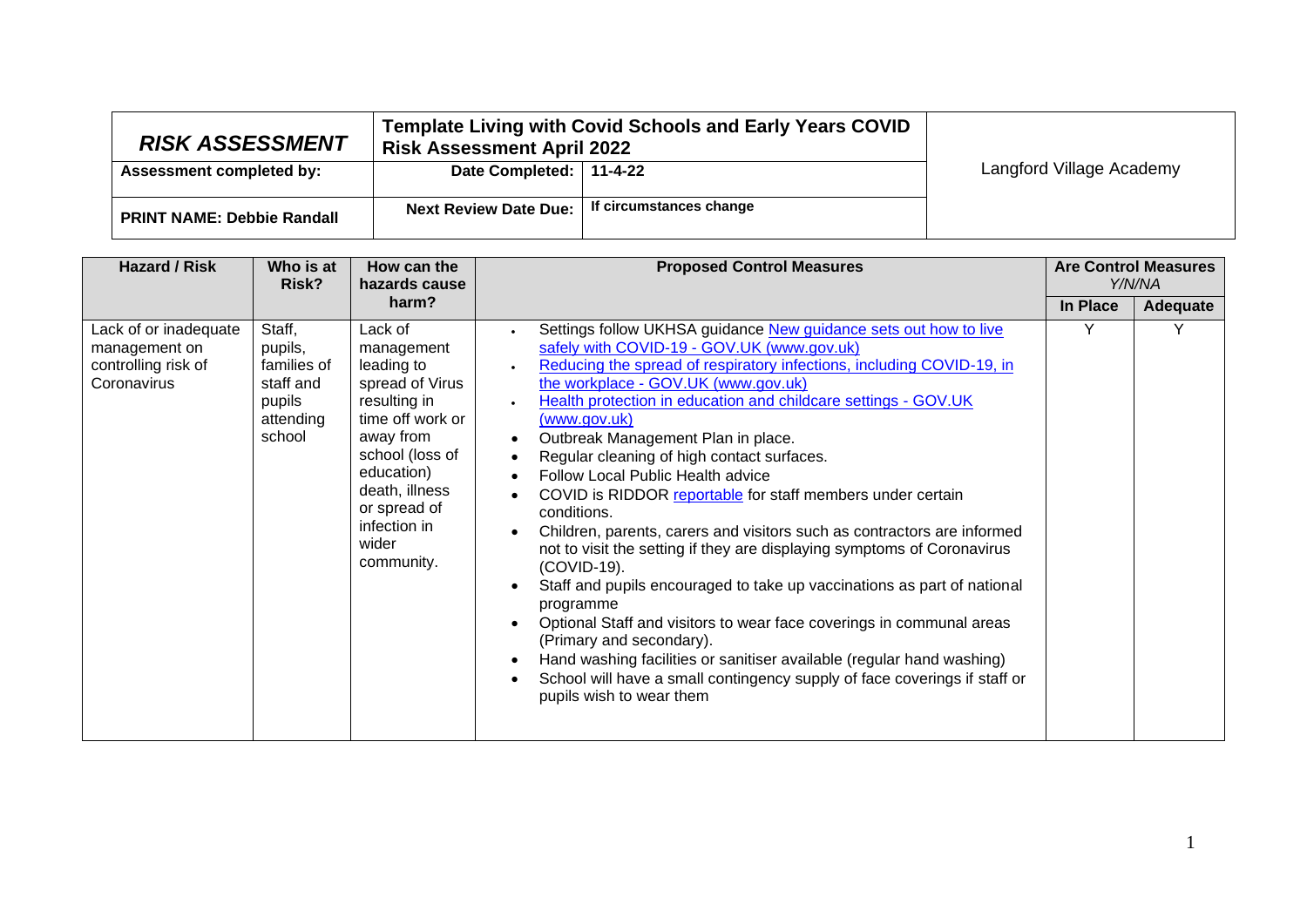| <b>Hazard / Risk</b>                                 | Who is at<br>Risk?  | How can the<br>hazards cause                                                                                | <b>Proposed Control Measures</b>                                                                                                                                                                                                                                                                                                                                                                                                                                                                                                                                                                                                                                                                                                                                                                                                                                                                                                                                                                                                                                                                                          |          | <b>Are Control Measures</b><br>Y/N/NA |
|------------------------------------------------------|---------------------|-------------------------------------------------------------------------------------------------------------|---------------------------------------------------------------------------------------------------------------------------------------------------------------------------------------------------------------------------------------------------------------------------------------------------------------------------------------------------------------------------------------------------------------------------------------------------------------------------------------------------------------------------------------------------------------------------------------------------------------------------------------------------------------------------------------------------------------------------------------------------------------------------------------------------------------------------------------------------------------------------------------------------------------------------------------------------------------------------------------------------------------------------------------------------------------------------------------------------------------------------|----------|---------------------------------------|
|                                                      |                     | harm?                                                                                                       |                                                                                                                                                                                                                                                                                                                                                                                                                                                                                                                                                                                                                                                                                                                                                                                                                                                                                                                                                                                                                                                                                                                           | In Place | <b>Adequate</b>                       |
| Vulnerable staff<br>(including pregnant<br>workers). | Vulnerable<br>staff | Contracting<br>Coronavirus<br>resulting in<br>serious illness<br>or death of<br>member of<br>staff or pupil | If weakened immune system COVID-19: guidance for people whose<br>$\bullet$<br>immune system means they are at higher risk - GOV.UK (www.gov.uk)<br>Follow HSE guidance<br>$\bullet$<br>https://www.hse.gov.uk/biosafety/diseases/pandflu.htm<br>Complete individual risk assessment for staff who are clinically<br>$\bullet$<br>extremely vulnerable and have requested a RA.<br>Pregnant staff or pupils<br>Pregnant staff review working arrangements and carry out or update<br>pregnancy risk assessment following the Royal College of Obstetrics<br>and Gynaecology (RCOG) occupational health advice Coronavirus<br>infection and pregnancy (rcog.org.uk) for employers and pregnant<br>women.<br>Follow advice for women from 28 weeks gestation or with underlying<br>$\bullet$<br>health conditions at any gestation who may be at greater risk.<br>Employers and pregnant women should follow this advice and to<br>continue to monitor for future updates to it.<br>Vaccination is recommended in pregnancy and school can check on<br>$\bullet$<br>vaccination status as part of pregnancy risk assessment. | Y        | Y                                     |
| Pupils who are<br>clinically extremely<br>vulnerable | Pupils              | Contracting<br>Coronavirus<br>resulting in<br>serious illness<br>or death of<br>pupil                       | All clinically extremely vulnerable (CEV) children and young people<br>should attend their education setting unless they are one of the very<br>small number of children and young people under paediatric or other<br>specialist care who have been advised by their clinician or other<br>specialist not to attend. Further information is available in the guidance<br>on supporting pupils at school with medical conditions<br>https://www.gov.uk/government/publications/supporting-pupils-at-<br>school-with-medical-conditions--3<br>All children and young people over 5, including those who have been<br>$\bullet$<br>identified by their medical team as being at higher risk, are eligible for<br>COVID-19 vaccinations                                                                                                                                                                                                                                                                                                                                                                                      | Y        | Y                                     |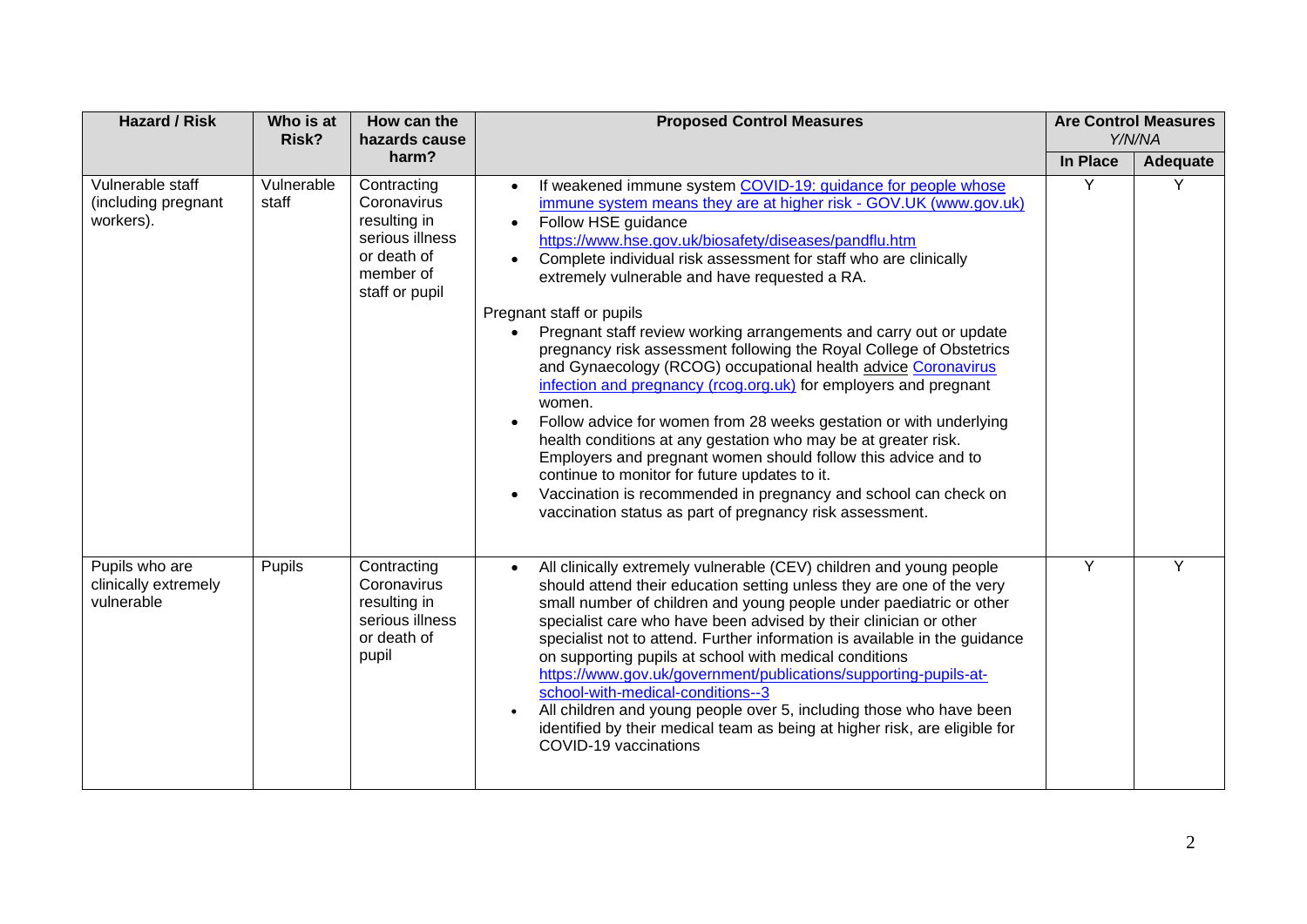| <b>Hazard / Risk</b>                                                                                                                         | Who is at<br>Risk?                            | How can the<br>hazards cause                                                                         | <b>Proposed Control Measures</b>                                                                                                                                                                                                                                                                                                                                                                                                                                                                                                                                                                                                                                         |          | <b>Are Control Measures</b><br>Y/N/NA |  |
|----------------------------------------------------------------------------------------------------------------------------------------------|-----------------------------------------------|------------------------------------------------------------------------------------------------------|--------------------------------------------------------------------------------------------------------------------------------------------------------------------------------------------------------------------------------------------------------------------------------------------------------------------------------------------------------------------------------------------------------------------------------------------------------------------------------------------------------------------------------------------------------------------------------------------------------------------------------------------------------------------------|----------|---------------------------------------|--|
|                                                                                                                                              |                                               | harm?                                                                                                |                                                                                                                                                                                                                                                                                                                                                                                                                                                                                                                                                                                                                                                                          | In Place | <b>Adequate</b>                       |  |
| Pupil or staff starts to<br>show symptoms when<br>in school and this<br>could be passed onto<br>to other staff/pupils in<br>close proximity. | Staff,<br>pupils,<br>visitors,<br>contractors | Illness resulting<br>in time off work<br>or away from<br>school (loss of<br>education).<br>Death     | Staff and pupils to try to stay at home and avoid contact with other people if<br>they are unwell and either:<br>have a high temperature<br>they do not feel well enough to go to work/school or do their normal<br>$\bullet$<br>activities                                                                                                                                                                                                                                                                                                                                                                                                                              | Y        | Y                                     |  |
| Positive identified<br>case or rapid cases of<br>Coronavirus of a<br>member of staff or<br>pupils from your<br>school setting                | Staff,<br>pupils,<br>visitors,<br>contractors | Illness resulting<br>in time off work<br>or away from<br>school (loss of<br>education).<br>Death     | Positive test result the member of staff should try to stay at home and<br>$\bullet$<br>avoid contact with other people for 5 days after the day they took their<br>test. Positive test result for coronavirus (COVID-19) - NHS (www.nhs.uk)<br>Positive test result for children and young people aged 18 and under,<br>the advice will be 3 days<br>Outbreak management plan in place<br>Access to the DfE incident support helpline will continue to be available<br>to answer queries relating to COVID-19 in education, childcare, and<br>children's social care settings: Telephone: 0800 046 8687 Monday to<br>Friday, 8am to 6pm Saturday to Sunday, 10am to 6pm | Y        | Υ                                     |  |
| Events and Lettings<br>at school and<br>meetings                                                                                             | Staff,<br>pupils,<br>visitors.                | Spread of virus<br>to the rest of<br>the<br>school/visitor<br>population<br>resulting in<br>illness. | Risk assessment in place for each event<br>$\bullet$<br>Adequate ventilation provided to the area                                                                                                                                                                                                                                                                                                                                                                                                                                                                                                                                                                        | Ÿ        | Y                                     |  |
| Pupils ingesting the<br>alcohol gel                                                                                                          | Pupils                                        | <b>Sickness</b>                                                                                      | All alcohol-based gels are in an area which are supervised or monitored<br>$\bullet$<br>by staff.<br>Primary school - pupils to be supervised when using alcohol gels<br>Older pupils (secondary school age) permitted to carry and use their<br>own supply of alcohol hand gel.                                                                                                                                                                                                                                                                                                                                                                                         | Y        | Y                                     |  |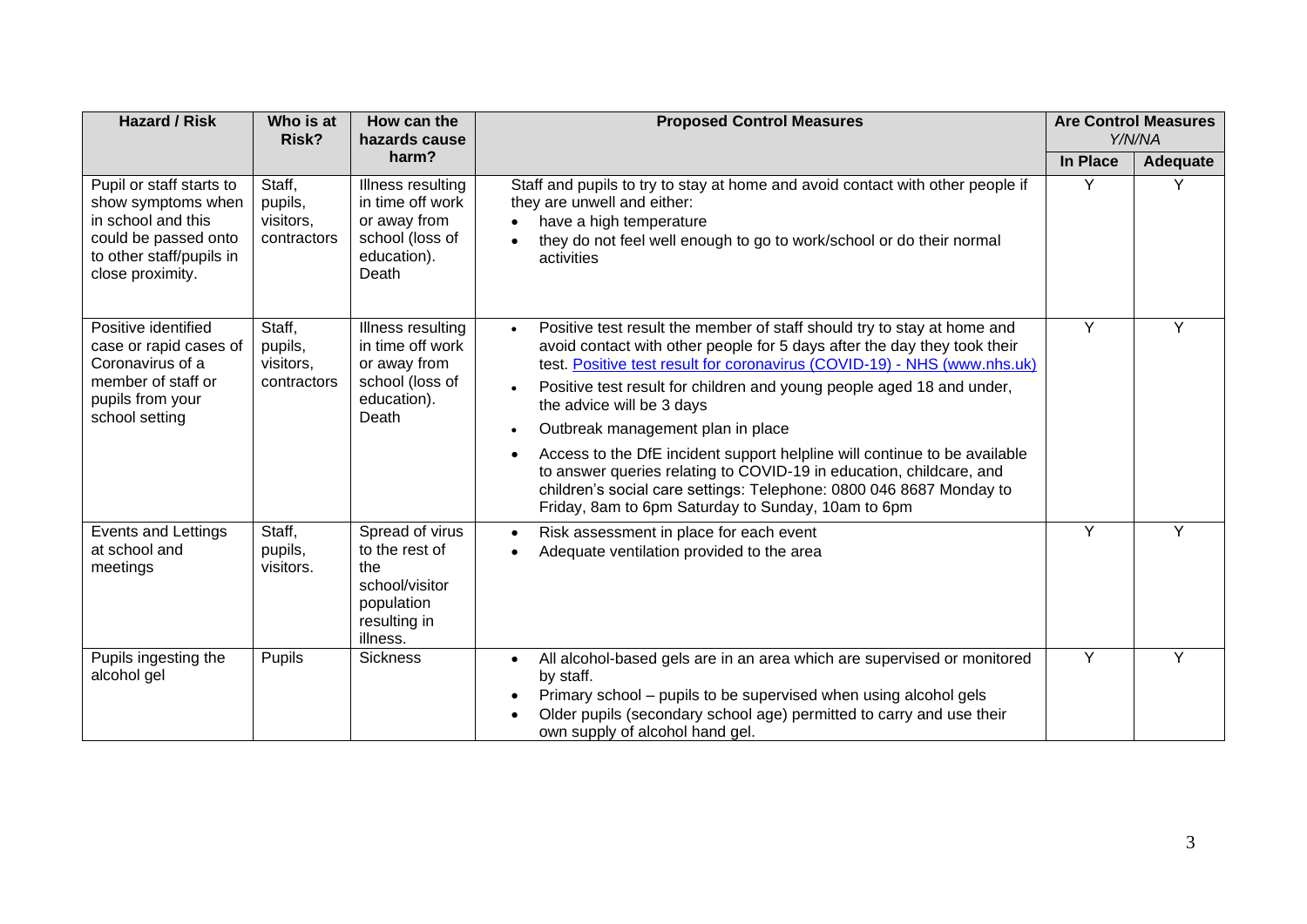| <b>Hazard / Risk</b>                                                                 | Who is at<br>Risk?     | How can the<br>hazards cause                                                                    | <b>Proposed Control Measures</b>                                                                                                                                                                                                                                                                                                                                                                                                                                                                                                    |          | <b>Are Control Measures</b><br>Y/N/NA |
|--------------------------------------------------------------------------------------|------------------------|-------------------------------------------------------------------------------------------------|-------------------------------------------------------------------------------------------------------------------------------------------------------------------------------------------------------------------------------------------------------------------------------------------------------------------------------------------------------------------------------------------------------------------------------------------------------------------------------------------------------------------------------------|----------|---------------------------------------|
|                                                                                      |                        | harm?                                                                                           |                                                                                                                                                                                                                                                                                                                                                                                                                                                                                                                                     | In Place | Adequate                              |
| Location of wall<br>mounted gels at a<br>height that could get<br>into a pupil's eye | Pupils                 | Irritation and<br>damage to<br>eyes                                                             | Any wall mounted pumps are at a position that is not in line with pupils<br>$\bullet$<br>head.<br>Site team to check daily supplies in all toilets and refill sanitiser stations.<br>$\bullet$<br>Consider using daily toilet check sheet.                                                                                                                                                                                                                                                                                          | Υ        |                                       |
| Poor workplace<br>ventilation leading to<br>risk of coronavirus<br>spreading         | Staff<br><b>Pupils</b> | Spread of the<br>virus leading to<br>illness or death                                           | Follow HSE guidance on Heating ventilation and air conditioning.<br>$\bullet$<br>Where possible ventilate the workplace using fresh air by keeping doors<br>and windows open. In cooler weather windows should be opened just<br>enough to provide constant background ventilation and opened more<br>fully during breaks to purge the air in the space.<br>Provide flexibility to allow additional suitable indoor clothing<br>Portable Co2 monitors for schools to assist in identifying areas with poor<br>ventilation in place. | Y        | $\checkmark$                          |
| <b>School Trips</b>                                                                  | Staff,<br>pupils.      | Spread of virus<br>to the rest of<br>the school<br>population<br>resulting in<br>illness/death. | Schools to follow <i>guidance</i> on health and safety and educational visits<br>$\bullet$<br>and complete risk assessments that considers Covid.<br>Oversees trips schools follow Government travel advice (school has no<br>$\bullet$<br>control over this). Travel abroad from England during coronavirus<br>(COVID-19) - GOV.UK (www.gov.uk)                                                                                                                                                                                    | Y        | $\checkmark$                          |
| Any other hazards                                                                    |                        |                                                                                                 |                                                                                                                                                                                                                                                                                                                                                                                                                                                                                                                                     |          |                                       |